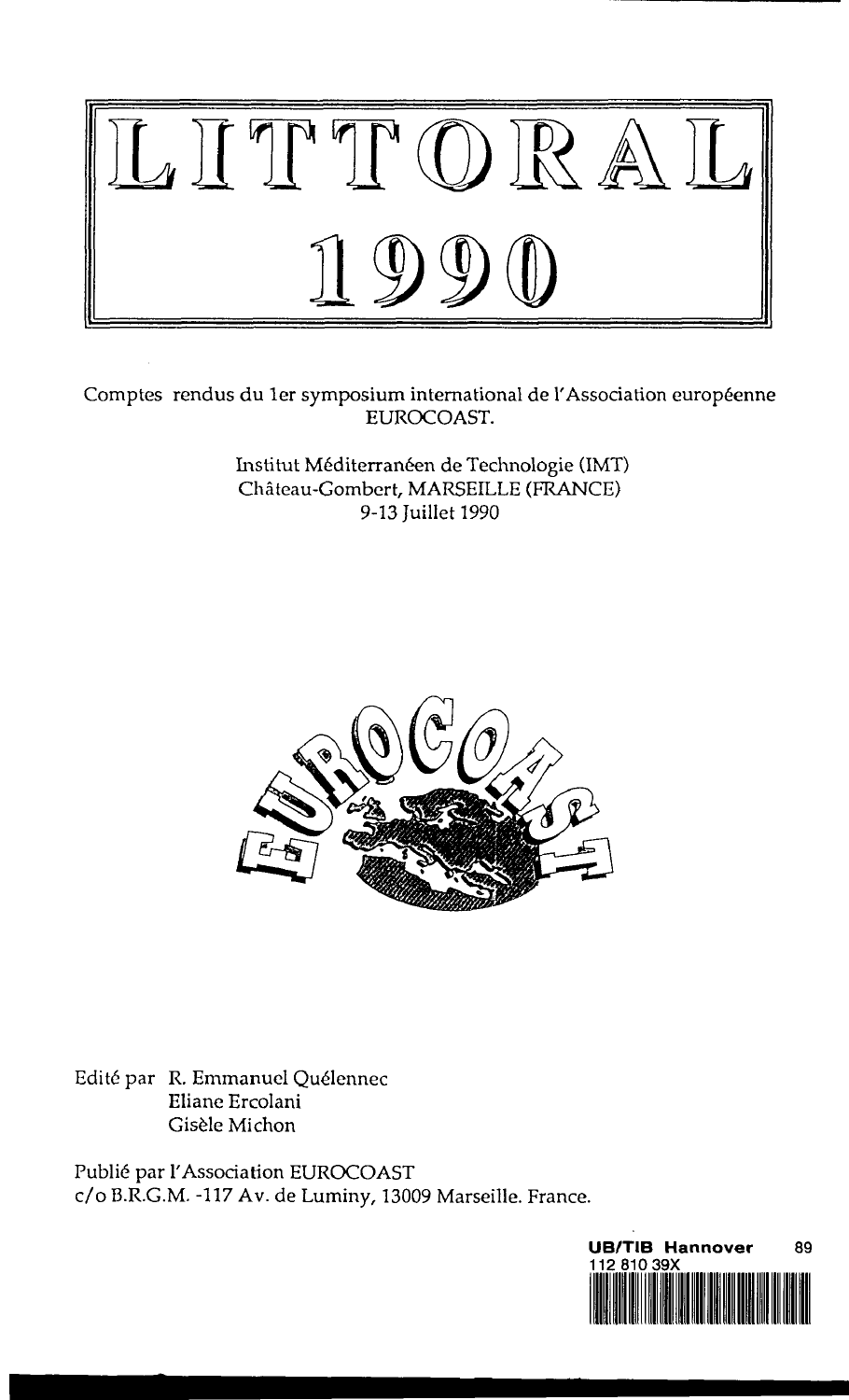# SOMMAIRE /CONTENTS

# Session S00 : Cérémonie d'ouverture. Papiers introductifs

# Opening ceremony. Introductive papers

| LA ZONE COTIERE MARINE : COOPERATION REGIONALE ET INTERREGIONALE    |
|---------------------------------------------------------------------|
|                                                                     |
| PROGRAMMES ET PROJETS DE RECHERCHE DE LA COMMISSION DES COMMUNAUTES |
| EUROPEENNES (C.C.E.)                                                |
|                                                                     |

# Session SA1: Télédétection. cartographie/ Remote - sensing, mapping.

| CONTRIBUTION OF REMOTE SENSING TO COASTAL PROTECTION AND MANAGEMENT                                                                                                                      |  |
|------------------------------------------------------------------------------------------------------------------------------------------------------------------------------------------|--|
| DISTRIBUTION IN COASTAL WATERS                                                                                                                                                           |  |
|                                                                                                                                                                                          |  |
| ON SEOUENTIAL AIR PHOTOGRAPHS                                                                                                                                                            |  |
| UTILISATION DES CAPTEURS THERMIOUES                                                                                                                                                      |  |
| Y.M. Le Nindre, A. Berthiaux et L. Minoux, J.M. Bouchet et P.J. Labourg p 23<br>IMAGE SATELLITAIRE ET MORPHOLOGIE D'UN MARAIS :<br>ETUDE DES ENVIRONS DE SALLERTAINE (VENDEE - FRANCE)   |  |
| BENTHIQUES ET SES APPLICATIONS A LA GESTION DU LITTORAL                                                                                                                                  |  |
| (GOLFE DU LION, LITTORAL MEDITERRANEEN -FRANCE)                                                                                                                                          |  |
| <b>GESTION DE L'ESPACE LITTORAL</b>                                                                                                                                                      |  |
| (GOLFE DE CADIX, ESPAGNE)                                                                                                                                                                |  |
| <b>OUEST-AFRICAIN :LE CAS DU GOLFE DU BENIN</b>                                                                                                                                          |  |
| <u>ссы талени ды сло во севя в во вышл</u><br>MONITORING OF SHORE AND NEARSHORE MORPHOLOGY USING THE COMBINED<br>RESULTS OF A FAST MOVING AIR CUSHION PLATFORM AND AERIAL REMOTE SENSING |  |
| P. Kerckaert, P. De Wolf, J. Van Rensbergen, D. Fransaer, R. Houthuys p 61                                                                                                               |  |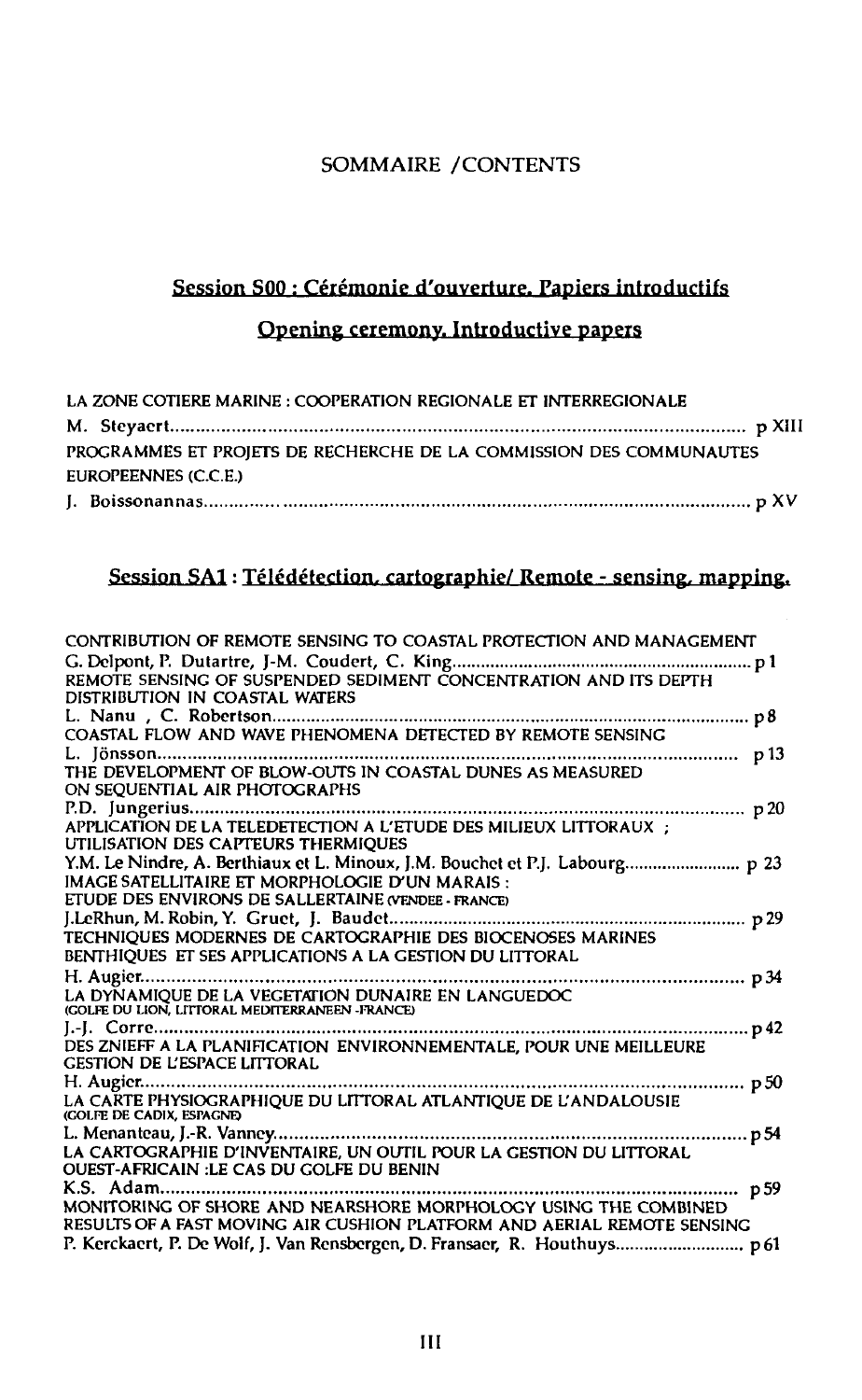## **Session SA2 : Processus cotiers : hydrodynamique. sedimentologie. hydrog£ologie Coastal processes: hydrodynamics, sedimentoloev. hvdrogeologv**

| DES NOUVELLES TECHNIQUES DE CONNAISSANCE DES MECANISMES DE L'ENVIRONNEMENT<br>SEDIMENTAIRE DANS LES ESTUAIRES : LES SONDES DENSIMETRIQUES<br>p 66<br>SEDIMENTAIRE. L'EXEMPLE DES "RIDENS DE LA RADE" AUX ABORDS DE CALAIS<br>p 71<br>C. I. Moutzouris<br>p <i>7</i> 7<br>ASPECTS MORPHODYNAMIOUES GENERAUX DE LA PLAGE DE LAVAGNA<br><b>LIGURIE ORIENTALE-ITALIE</b><br>PECULIARITIES OF RELIEF CHANGE AND SHELLY SEDIMENT DIFFERENTIATION<br>ON SEA COAST<br>p 92 |  |
|--------------------------------------------------------------------------------------------------------------------------------------------------------------------------------------------------------------------------------------------------------------------------------------------------------------------------------------------------------------------------------------------------------------------------------------------------------------------|--|
|                                                                                                                                                                                                                                                                                                                                                                                                                                                                    |  |
|                                                                                                                                                                                                                                                                                                                                                                                                                                                                    |  |
|                                                                                                                                                                                                                                                                                                                                                                                                                                                                    |  |
|                                                                                                                                                                                                                                                                                                                                                                                                                                                                    |  |
|                                                                                                                                                                                                                                                                                                                                                                                                                                                                    |  |
|                                                                                                                                                                                                                                                                                                                                                                                                                                                                    |  |
|                                                                                                                                                                                                                                                                                                                                                                                                                                                                    |  |
|                                                                                                                                                                                                                                                                                                                                                                                                                                                                    |  |
|                                                                                                                                                                                                                                                                                                                                                                                                                                                                    |  |
|                                                                                                                                                                                                                                                                                                                                                                                                                                                                    |  |
| THE LEGEND OF CLEOPATRA BEACH : MAY IT BE TRUE<br>BELGIAN COAST DURING THE PERIOD 1978-89                                                                                                                                                                                                                                                                                                                                                                          |  |
|                                                                                                                                                                                                                                                                                                                                                                                                                                                                    |  |
|                                                                                                                                                                                                                                                                                                                                                                                                                                                                    |  |
|                                                                                                                                                                                                                                                                                                                                                                                                                                                                    |  |
|                                                                                                                                                                                                                                                                                                                                                                                                                                                                    |  |
|                                                                                                                                                                                                                                                                                                                                                                                                                                                                    |  |
|                                                                                                                                                                                                                                                                                                                                                                                                                                                                    |  |
| SOLIDE TOTAL FLUVIATILE ET DE L'ENVASEMENT DES BARRAGES MAGREBINS                                                                                                                                                                                                                                                                                                                                                                                                  |  |
|                                                                                                                                                                                                                                                                                                                                                                                                                                                                    |  |

# **Session SA3: Processus cotiers : hydrodynamique. sedimentologie. hydrogeologie**

# **Coastal processes: hydrodynamics, sedimentoloev. hvdrogeologv**

| PORE WATER PRESSURE GENERATION IN HIGHLY SATURATED SEA BED FOR<br>SHALLOW WATER CONDITIONS          |       |
|-----------------------------------------------------------------------------------------------------|-------|
|                                                                                                     |       |
|                                                                                                     |       |
|                                                                                                     |       |
| EOLIAN SAND TRANSPORT AT THE BELGIUM COAST: MORPHODYNAMIC                                           |       |
| IMLICATIONS AND USE IN COASTAL MANAGEMENT                                                           |       |
|                                                                                                     |       |
|                                                                                                     |       |
|                                                                                                     |       |
|                                                                                                     |       |
| BEACH EROSION IN A CUSPATE DELTA                                                                    |       |
|                                                                                                     |       |
| UN ECOSYSTEME COTIER AU COMPORTEMENT HYDROLOGIQUE ORIGINAL :                                        |       |
| L'ESTUAIRE DU TAHADART-HACHEF ORIF TANGEROIS)                                                       |       |
|                                                                                                     | p 135 |
| LES MECANISMES PREDOMINANTS DANS LE TRANSFERT DES SEDIMENTS DANS<br>L'ESTUAIRE DU MONDEGO GORTUGALI |       |
|                                                                                                     |       |
| <b>ENVIRONMENTAL IMPLICATIONS OF COASTAL GROUNDWATER DYNAMICS</b>                                   |       |
|                                                                                                     |       |
|                                                                                                     |       |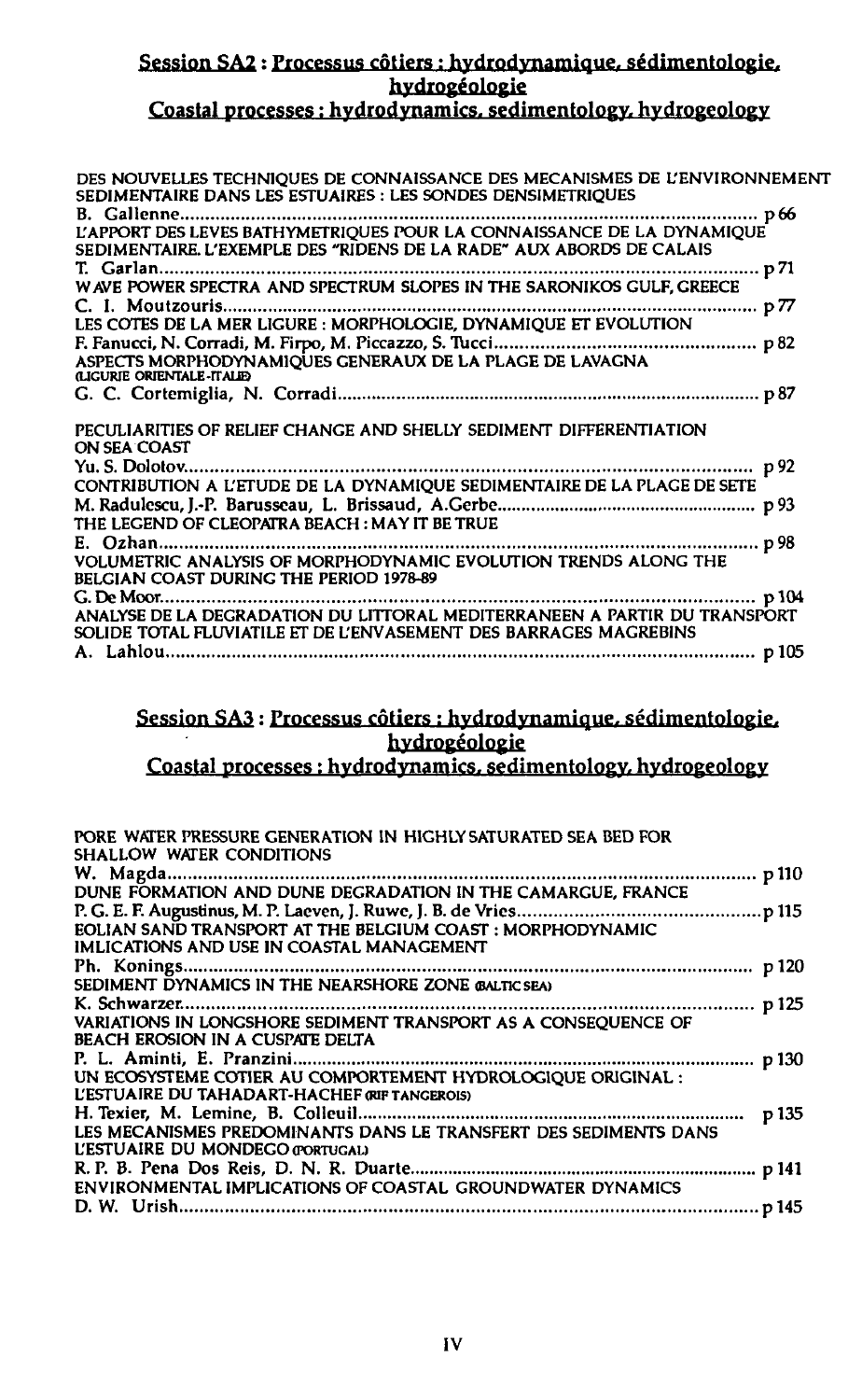| A MODEL OF FRESHWATER INFLOW TO COASTAL WATER BODIES                      |  |
|---------------------------------------------------------------------------|--|
|                                                                           |  |
| LA GESTION DES EAUX DOUCES, UN MOYEN DE PROTECTION CONTRE L'INTRUSION     |  |
| DES EAUX SALEES : SCHEMA D'AMENAGEMENT DE LA ZONE COTIERE DU CAP SKIRRING |  |
| M.L. Noyer, M. Vandenbeusch…………………………………………………………………………………… p 155         |  |

# Session SA4 : Modelisation /Modeling

| LES MODELES HYDRODYNAMIOUES EN ZONE COTIERE : DES OUTILS INDISPENSABLES |  |
|-------------------------------------------------------------------------|--|
| POUR LA RECHERCHE ET LA GESTION DU LITTORAL                             |  |
|                                                                         |  |
| ON SOME OPEN PROBLEMS IN THE MODELLING OF COASTAL SYSTEMS               |  |
|                                                                         |  |

| UNE NOUVELLE ETAPE DANS LES MOYENS DE MODELISATION DES PHENOMENES<br><b>HYDROSEDIMENTAIRES: LES MODELES HYBRIDES</b> |  |
|----------------------------------------------------------------------------------------------------------------------|--|
|                                                                                                                      |  |
| A MODELLING AND IDENTIFICATION APPROACH FOR THE DEVELOPMENT OF A NEW                                                 |  |
| REAL-TIME INSTRUMENTATION SET-UP FOR THE DIGITAL PROCESSING OF ECHO                                                  |  |
| SOUNDING RECORDS                                                                                                     |  |
|                                                                                                                      |  |
| CALCUL AUTOMATIOUE DES CARACTERISTIOUES DE LA HOULE GENEREE PAR LE                                                   |  |
| VENT DANS LES MERS GRECQUES : LE MODEL ANKY                                                                          |  |
|                                                                                                                      |  |
| A TWO-DIMENSIONAL NUMERICAL MODEL FOR TIDAL FLOW IN THE DUTCH                                                        |  |
| <b>WADDEN SEA</b>                                                                                                    |  |
|                                                                                                                      |  |
| PRELIMINARY RESULTS OF A THREE-DIMENTIONAL MODEL OF THE WESTERN                                                      |  |
| MEDITERRANEAN'S GENERAL CIRCULATION                                                                                  |  |
|                                                                                                                      |  |
| NUMERICAL MODELLING OF EFFLUENT MIGRATION IN A SHALLOW SEA BAY                                                       |  |
| COMPRISING A WIND DOMINATED ENVIRONMENT                                                                              |  |
|                                                                                                                      |  |
|                                                                                                                      |  |

# Session SA5: Modelisation /Modeling

| DISTRIBUTION DES CONTRAINTES DANS UN MASSIF SOUS-MARIN POROELASTIOUE<br>SOUS L'ACTION DE LA HOULE |  |
|---------------------------------------------------------------------------------------------------|--|
|                                                                                                   |  |
| MODELE NUMERIQUE DE COUCHE LIMITE TURBULENTE DUE A L'INTERACTION                                  |  |
| HOULE-COURANT AVEC LA SUSPENSION DES SEDIMENTS                                                    |  |
|                                                                                                   |  |
| NUMÉRICAL MODELS FOR CURRENT AND WAVE INTERACTIONS IN SHALLOW WATER                               |  |
|                                                                                                   |  |
| MODELISATION DES BARRES SABLEUSES D'AVANT-COTE DANS LES                                           |  |
| ENVIRONNEMENTS LITTORAUX DOMINES PAR LA HOULE                                                     |  |
|                                                                                                   |  |
| NUMERICAL BEACH CHANGE MODELING                                                                   |  |
|                                                                                                   |  |
| THE PREDICTION OF BEACH EVOLUTION AFTER CONSTRUCTION OF COASTAL                                   |  |
| <b>STRUCTURES</b>                                                                                 |  |
|                                                                                                   |  |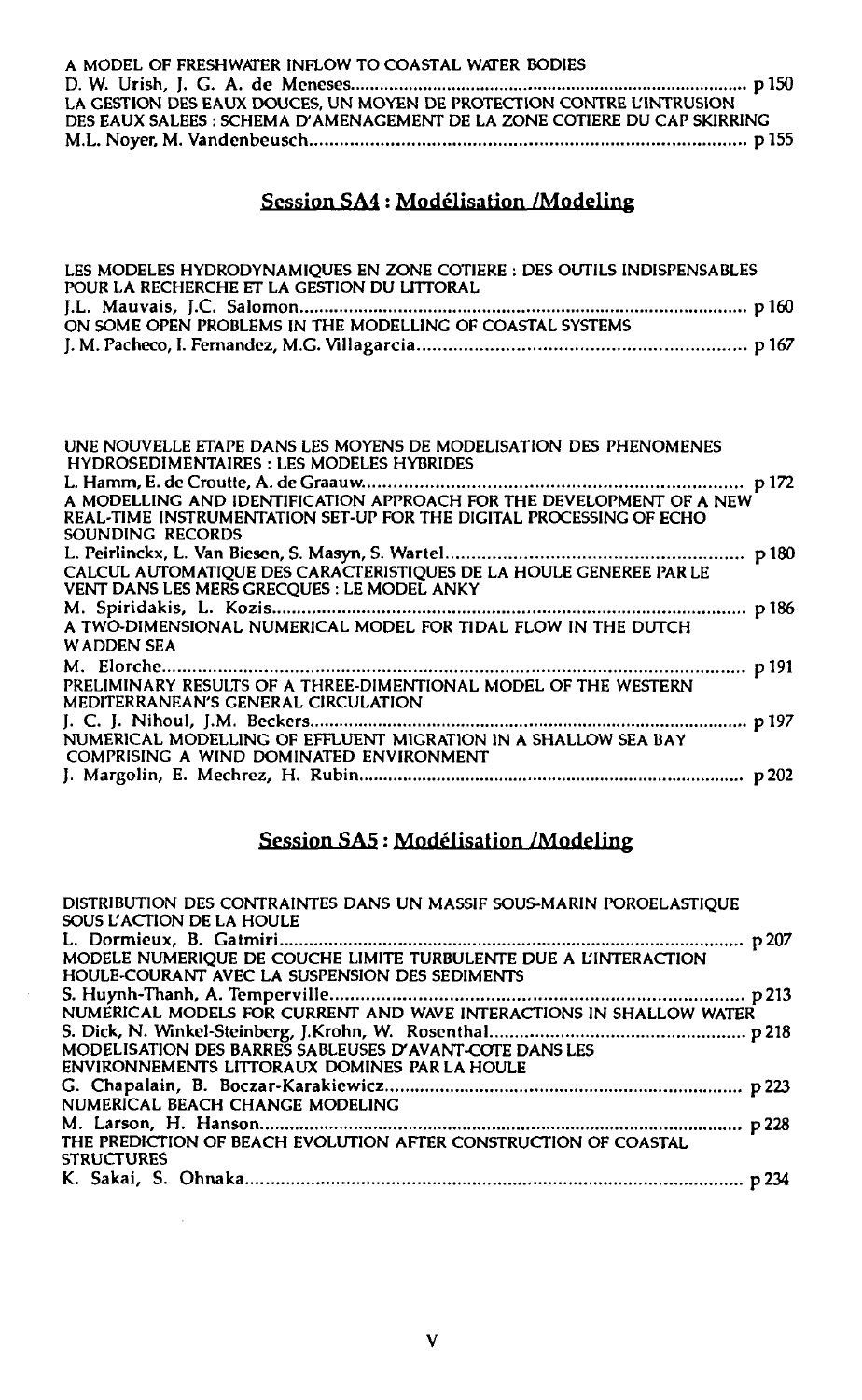| DISCONTINUITES HYDRODYNAMIQUES ET FONCTIONNEMENT ECOLOGIQUE DES      |  |
|----------------------------------------------------------------------|--|
| MILIEUX LITTORAUX : ETUDE METHODOLOGIQUE APPLIQUEE AU BASSIN         |  |
| <b>CONCHYLICOLE DE THAU GIERAUT-FRANCE:</b>                          |  |
|                                                                      |  |
| COUPLAGE PHYSICO-BIOLOGIQUE EN MILIEU COTIER                         |  |
|                                                                      |  |
| COUPLAGE D'UN MODELE PHYSIQUE ET D'UN MODELE BIOLOGIQUE. APPLICATION |  |
| A L'EUTROPHISATION DE LA BAIE DE LA VILAINE                          |  |
|                                                                      |  |

#### **Session SB1: Evolution historique du littoral et risques naturels Historical littoral evolution and natural hazards**

| LES RIVAGES FOSSILISES DE LA PARTIE SUD DE L'ILE THERA GANTORINI -GRECE) : LEUR<br>CONSEQUENCE A LA TECTONIQUE RECENTE ET A L'EVOLUTION MORPHOLOGIQUE DE<br><b>L'ENCEINTE</b> |
|-------------------------------------------------------------------------------------------------------------------------------------------------------------------------------|
|                                                                                                                                                                               |
| LAND USE AND IMPACT ON ARNO, OMBRONE AND TIBER DELTAS DURING<br><b>HISTORICAL TIMES</b>                                                                                       |
|                                                                                                                                                                               |
| HISTORICAL EVOLUTION OF THE THREE MOST IMPORTANT LAGOONS IN VALENCIAN<br><b>COAST: AN APPROACH</b>                                                                            |
| p 266                                                                                                                                                                         |
| RECENT CHANGES OF COASTAL MORPHOLOGY AND LAND USE IN ALBANIA                                                                                                                  |
| G. Sestini<br>p 271                                                                                                                                                           |
| HISTORICAL EVOLUTION OF THE COASTLINE IN CANTABRIA, NORTHERN SPAIN                                                                                                            |
| p 273                                                                                                                                                                         |
| CONSEQUENCES DU DERASEMENT DE LA DIGUE DE LA ROCHE-TORIN SUR LA                                                                                                               |
| DYNAMIQUE DES PRES SALES DU SECTEUR SUD-EST DE LA BAIE DU MONT                                                                                                                |
| SAINT-MICHEL GRANCE)                                                                                                                                                          |
| p 278                                                                                                                                                                         |
| FIRST DATA ABOUT SHORELINE EVOLUTION ALONG THE COAST OF EASTERN SICILY                                                                                                        |
| C. Amore, L. D'Alessandro, E. Giuffrida, A. Lo Giudice, G. Randazzo, A. Zanini p 284                                                                                          |
| LONGSHORE SEDIMENT TRANSPORT IN RELATION TO THE SHALLOWING OF THE                                                                                                             |
| BLANKENBERGE HARBOUR ENTRANCE CHANNEL (BELGIAN COAST)                                                                                                                         |
|                                                                                                                                                                               |

#### **Session SB2: Surelevation du niveau de la mer : impacts Sea level rise : impacts**

| COMMENT GERER LES RISQUES LITTORAUX                                 |  |
|---------------------------------------------------------------------|--|
|                                                                     |  |
| PRINCIPLES OF COASTAL LANDSLIDE HAZARD ZONATION INCLUDING CONTINUED |  |
| <b>RE-APPRAISAL</b>                                                 |  |
|                                                                     |  |
|                                                                     |  |
| LE SITE DE SAINT MALO                                               |  |
|                                                                     |  |
| EVOLUTION OF THE SUBMERGED COASTS                                   |  |
|                                                                     |  |
| THE IMPACT OF AN INCREASED SEA-LEVEL RISE ON THE GERMAN WADDEN SEA  |  |
| AND HOW THE GLOBAL CLIMATE CHANGE MAY AFFECT THE COASTAL ZONE       |  |
| MANAGEMENT FOR THIS REGION                                          |  |
|                                                                     |  |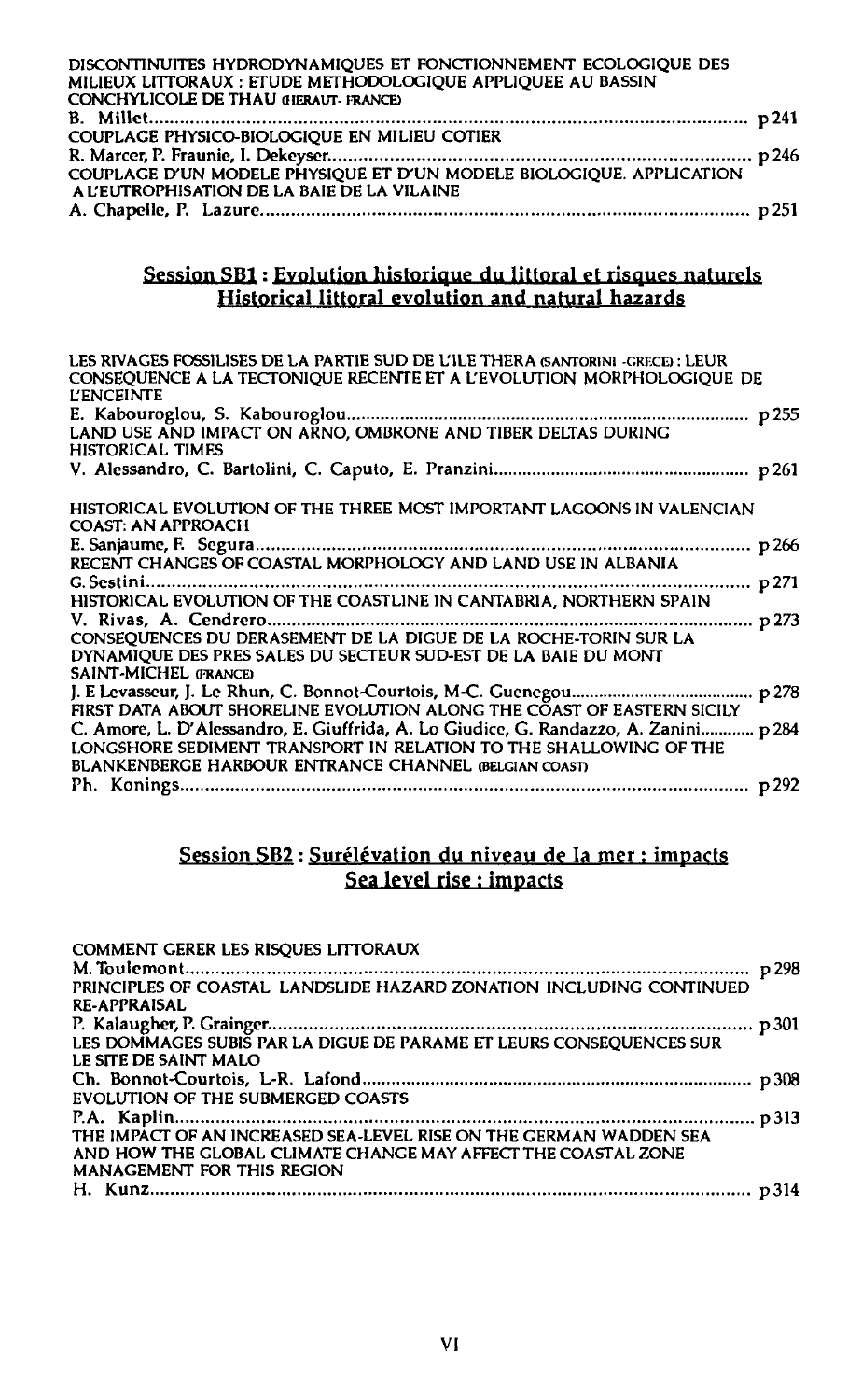| ASSESSING THE RISKS TO THE UK COASLINE FROM GREENHOUSE-GAS INDUCED |  |
|--------------------------------------------------------------------|--|
| SEA-LEVEL RISE                                                     |  |
|                                                                    |  |

## Session SB3 : Impacts littoraux des activites humaines Man-induced littoral impacts

| LES CONSEQUENCES DE L'EDIFICATION DE RESIDENCES SECONDAIRES AUTOUR<br>DE LA PLAGE DE COTOVELO (NORD-EST DU BRESIL). INTRODUCTION A L'ETUDE<br>D'IMPACT SUR L'ENVIRONNEMENT COTIER<br>THE IMPACT OF COCKLE FISHERY ON INTERTIDAL SEDIMENTS<br>NIVEAU DE MORIANI-PLAGE (HAUTE-CORSE)<br>DE PROTECTION<br>PLASTICITE ECOLOGIQUE DES POPULATIONS PLANCTONIQUES A L'INTERFACE TERRE-<br>MER.CONDITIONS NATURELLES, EFFETS ANTHROPIQUES<br>ENVIRONMENT AND COASTAL LAND USE PLANNING IN INTERTROPICAL CORAL<br><b>REEFS AREAS</b> | GEOMORPHOLOGICAL AND ECOLOGICAL CHANGES IN THE LITTORAL ZONE OF SOUTH-<br>WEST NETHERLANDS; CONSEQUENCES FOR INTEGRATED COSTAL ZONE MANAGEMENT |  |
|-----------------------------------------------------------------------------------------------------------------------------------------------------------------------------------------------------------------------------------------------------------------------------------------------------------------------------------------------------------------------------------------------------------------------------------------------------------------------------------------------------------------------------|------------------------------------------------------------------------------------------------------------------------------------------------|--|
|                                                                                                                                                                                                                                                                                                                                                                                                                                                                                                                             |                                                                                                                                                |  |
|                                                                                                                                                                                                                                                                                                                                                                                                                                                                                                                             |                                                                                                                                                |  |
|                                                                                                                                                                                                                                                                                                                                                                                                                                                                                                                             |                                                                                                                                                |  |
|                                                                                                                                                                                                                                                                                                                                                                                                                                                                                                                             |                                                                                                                                                |  |
|                                                                                                                                                                                                                                                                                                                                                                                                                                                                                                                             |                                                                                                                                                |  |
|                                                                                                                                                                                                                                                                                                                                                                                                                                                                                                                             |                                                                                                                                                |  |
|                                                                                                                                                                                                                                                                                                                                                                                                                                                                                                                             |                                                                                                                                                |  |
|                                                                                                                                                                                                                                                                                                                                                                                                                                                                                                                             |                                                                                                                                                |  |
|                                                                                                                                                                                                                                                                                                                                                                                                                                                                                                                             |                                                                                                                                                |  |
|                                                                                                                                                                                                                                                                                                                                                                                                                                                                                                                             |                                                                                                                                                |  |
|                                                                                                                                                                                                                                                                                                                                                                                                                                                                                                                             |                                                                                                                                                |  |
|                                                                                                                                                                                                                                                                                                                                                                                                                                                                                                                             |                                                                                                                                                |  |
|                                                                                                                                                                                                                                                                                                                                                                                                                                                                                                                             |                                                                                                                                                |  |
|                                                                                                                                                                                                                                                                                                                                                                                                                                                                                                                             |                                                                                                                                                |  |
|                                                                                                                                                                                                                                                                                                                                                                                                                                                                                                                             |                                                                                                                                                |  |
|                                                                                                                                                                                                                                                                                                                                                                                                                                                                                                                             |                                                                                                                                                |  |

# Session SC1 : Parcs naturels et réserves littorales Natural parks and littoral reserves

| ACTION DU CONSERVATOIRE DU LITTORAL ET DES RIVAGES LACUSTRES EN REGION<br>PROVENCE-ALPES-COTE D'AZUR (FRANCE). PROTEGER, VERBE ACTIF                                       |  |
|----------------------------------------------------------------------------------------------------------------------------------------------------------------------------|--|
|                                                                                                                                                                            |  |
| INTEGRATED STUDY OF NATURAL PARK OF OYAMBRE, CANTABRIAN COAST, SPAIN,<br>FOR LAND-USE PLANNING.                                                                            |  |
| E. Frances, J. R. Diaz De Teran, A. Cendrero, D. Gomez Orea, M.T. Villarino p 370<br>LA CAMARGUE - UN PARC NATUREL REGIONAL LITTORAL                                       |  |
| A PROCEDURE FOR ENVIRONMENTAL ANALYSIS AND DIAGNOSIS OF A COASTAL<br>AREA FOR PLANNING NATURAL PARK AREAS; APPLICATION TO JAIZKIBEL MASSIF,<br>(GUIPUZCOA, BASQUE COUNTRY) |  |
| E. Frances, J. R. Diaz De Teran, A. Cendrero, E. Castien, J.M. Sayago p 380<br>THE ECOLOGICAL STATE OF THE NATIONAL PARK WADDEN SEA (FRG)                                  |  |
| HYPOTHESE POUR L'INSTITUTION D'UN PARC NATUREL SUR LA COTE DE ARBUS<br>(W SARDAIGNE), DANS LE CADRE DU SYSTEME REGIONAL DES PARCS                                          |  |
| LITTORAL RESOURCES MANAGEMENT : AN EXAMPLE, THE MARINE RESERVE OF<br>TABARCA (ALICANTE, SE SPAIN)                                                                          |  |
|                                                                                                                                                                            |  |
|                                                                                                                                                                            |  |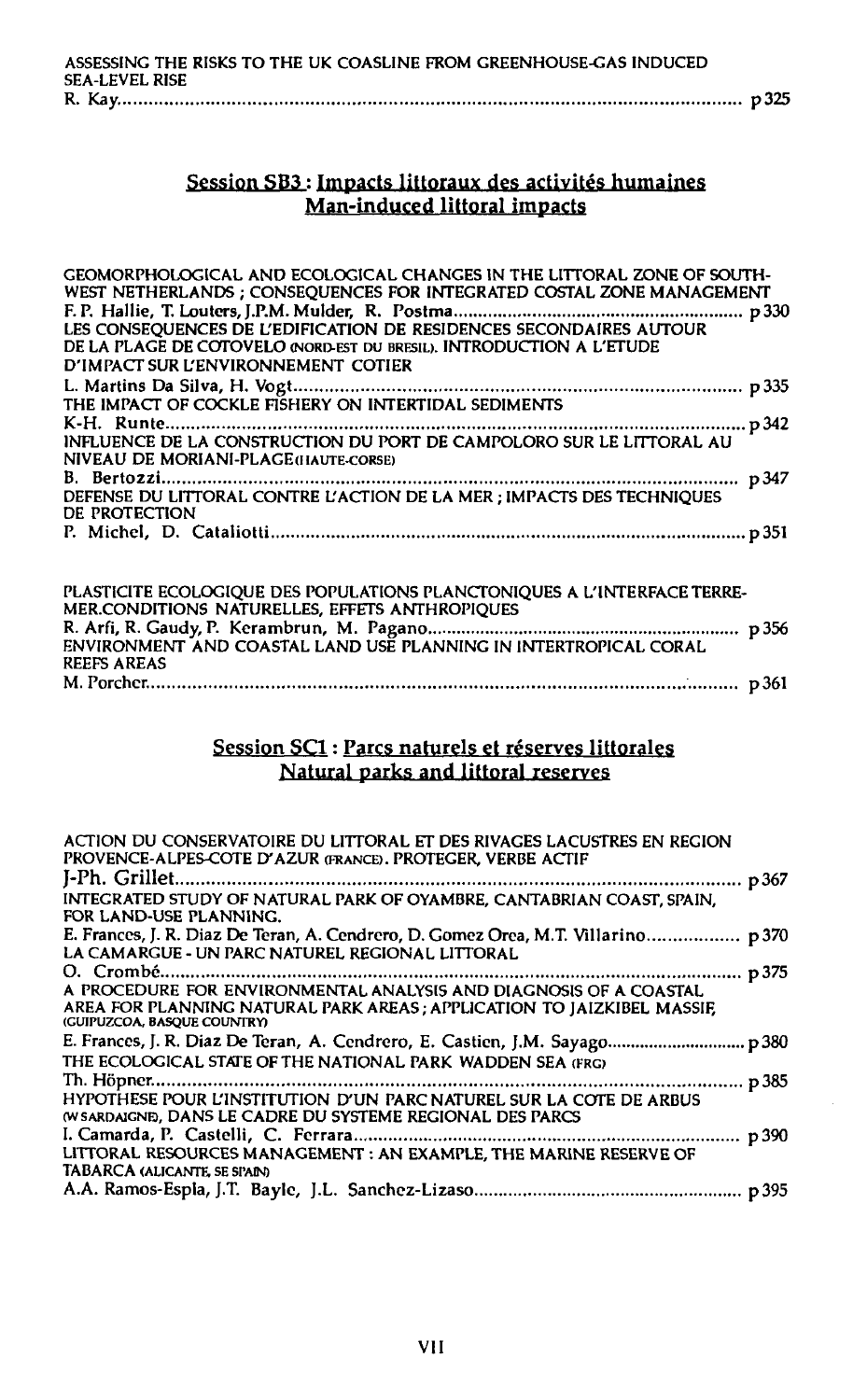| TAVIRA : MISE EN VALEUR TOURISTIQUE D'UNE ZONE INTEGREE DANS     |  |
|------------------------------------------------------------------|--|
| UN PARC NATUREL                                                  |  |
|                                                                  |  |
| THE INVESTIGATION ON THE BIOLOGY OF LOGGERHEAD SEA TURTLES WHICH |  |
| USE DAYLAN BEACH FOR NESTING PLACES AND THEIR PROTECTION FROM    |  |
| <b>ENVIRONMENTAL EFFECTS</b>                                     |  |
|                                                                  |  |
| COAST AND COMMUNITY: THE OFFSHORE PERSPECTIVE                    |  |
|                                                                  |  |
|                                                                  |  |

#### **Session SC2 : Urbanisation, renovation portuaire et tourisme Urbanization, marinovation and tourism**

| HERITAGE COASTS: THE EXPERIENCE IN ENGLAND AND WALES                       |
|----------------------------------------------------------------------------|
|                                                                            |
|                                                                            |
| ETUDE DE CAS : LE COMPLEXE INSULAIRE DE KARPATHOS-KASSOS                   |
|                                                                            |
| INTEGRATED COASTAL POLICY VIA BUILDING WITH NATURE.                        |
| FLEXIBLE INTEGRATION OF LAND IN SEA AND OF WATER IN LAND. USING FORCES     |
| AND MATERIALS PRESENT IN NATURE                                            |
|                                                                            |
| A NEW HARBOUR AT THE HAGUE VIA BUILDING WITH NATURE. A FIRST PHASE OF THE  |
| OVERALL EXTENSION PLAN OF PARTS OF THE COASTLINE OF THE NETHERLANDS        |
|                                                                            |
|                                                                            |
|                                                                            |
| FISHING PORT AND COMMUNITY IMPROVEMENT PLANS: THE CORE OF THE              |
| MARINOVATION CONCEPT. PLANNING AT THE OBATAKE FISHING PORT, OKAYAMA JAPANG |
|                                                                            |
| COASTAL ZONES AND TOURISME: A NEW STARTING POINT FOR DG XI                 |
|                                                                            |
|                                                                            |
| (FRANCE)                                                                   |
|                                                                            |

## **Session;SD1: Plans d'action pour la Mediterranee Action plans for the Mediterranean**

| METHODOLOGICAL ASPECTS OF INTEGRATED PLANNING AND COASTAL AREA<br>MANAGEMENT PROGRAMMES IN THE MEDITERRANEAN                                                                  |
|-------------------------------------------------------------------------------------------------------------------------------------------------------------------------------|
|                                                                                                                                                                               |
| ENVIRONMENTALLY SOUND MANAGEMENT OF RESSOURCES OF THE ISLAND<br>OF RHODES                                                                                                     |
|                                                                                                                                                                               |
| DETAILED PROGRAMME OF ACTIVITIES AND RESULTS ACHIEVED IN THE IZMIR BAY.<br>COASTAL AREA MANAGEMENT PROGRAMME                                                                  |
|                                                                                                                                                                               |
| EXPERIENCE OF PAP / GRID IN THE APPLICATION OF THE GEOGRAPHIC INFORMATION<br>SYSTEM (GIS) ON pcARC /INFO AS AN IMPORTANT TOOL IN THE COASTAL ZONES<br>MANAGEMENT AND PLANNING |
|                                                                                                                                                                               |
| MANAGEMENT OF NATURAL RESOURCES OF KASTELA BAY                                                                                                                                |
| APPLICATION OF SCENARIOS WITHIN A MANAGEMENT SYSTEM                                                                                                                           |
|                                                                                                                                                                               |
| PRELIMINARY STUDY OF THE INTEGRATED PLAN OF THE SYRIAN COASTAL REGION                                                                                                         |
|                                                                                                                                                                               |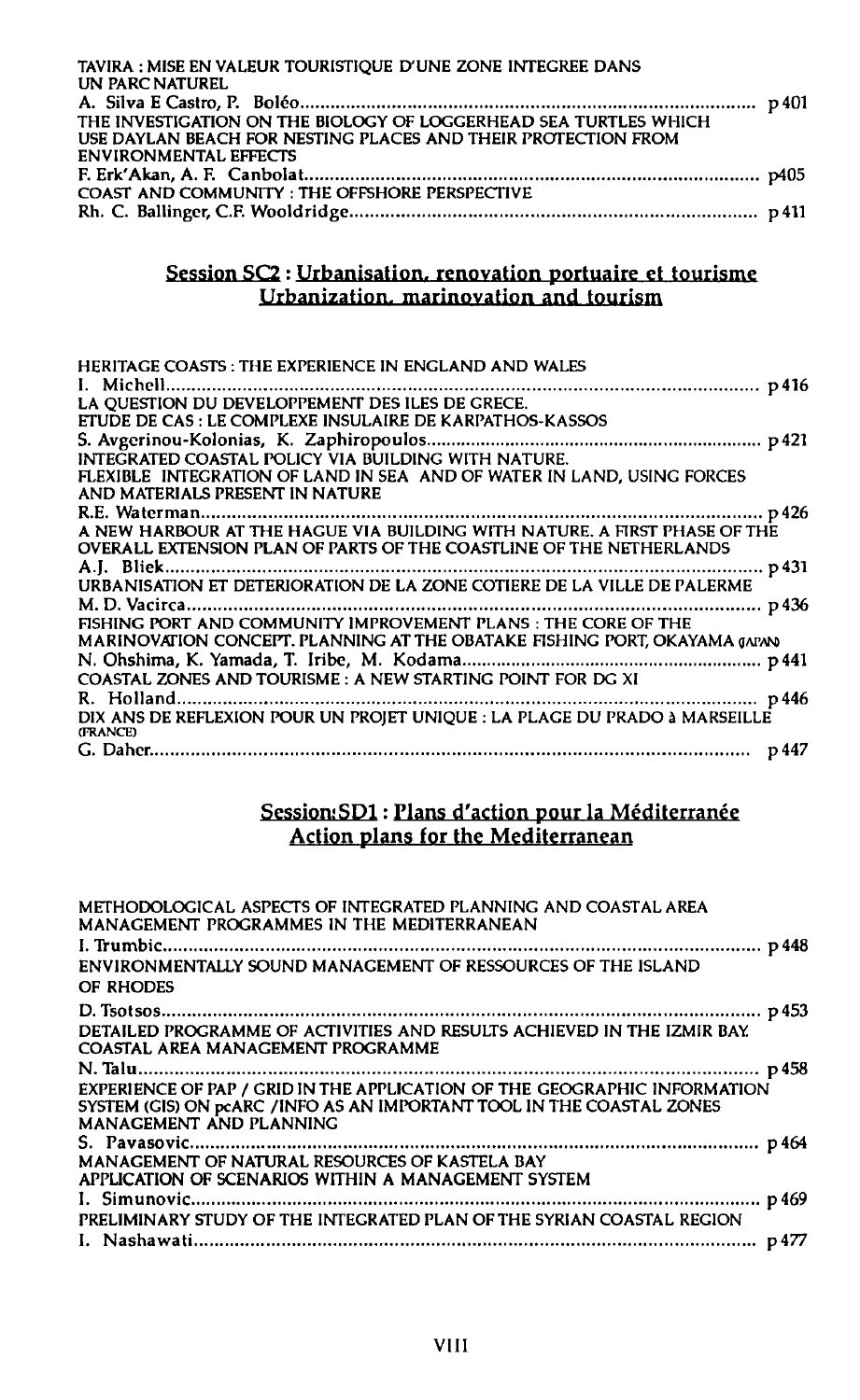| LES SCENARIOS DU PLAN BLEU ET LEURS INTERETS POUR LES ZONES COTIERES |  |
|----------------------------------------------------------------------|--|
| DE LA MEDITERRANEE                                                   |  |
|                                                                      |  |
| POUR UN OBIECTIF DE QUALITE : "LITTORAL MEDITERRANEEN                |  |
|                                                                      |  |

## **Session SD2: Amelioration de la qualite des eaux: littoral, estuaires et lagunes Waters quality improvement littoral, estuaries, lagoons.**

| <b>COASTWATCH - EUROPE : PORTUGUESE RESULTS</b>                           |  |
|---------------------------------------------------------------------------|--|
|                                                                           |  |
| MULTIDISCIPLINARY RESEARCH EXPERIENCES : THE WESTERN SCHELDT CASE         |  |
|                                                                           |  |
| RIA DE ALVOR : UN CAS D'AMENAGEMENT LAGUNAIRE                             |  |
|                                                                           |  |
| ENVIRONMENTAL PROTECTION AND APPROPRIATE USE OF LAGOONS OR                |  |
| <b>ESTUARIES: THE CASE OF RIA DE AVEIRO (PORTUGAL)</b>                    |  |
|                                                                           |  |
| GESTION DE COMPROMIS DANS LES ESTUAIRES ET REPRERCUSSIONS SUR LE LITTORAL |  |
|                                                                           |  |
| UN EXEMPLE D'ASSAINISSEMENT SUR LE LITTORAL ATLANTIQUE :                  |  |
| LE CAS DU SYNDICAT DE SAINT-JEAN-DE-LUZ-CIBOURE                           |  |
|                                                                           |  |
|                                                                           |  |
| MERCURY SLUDGE DISPOSAL WORK IN MANAMATA BAY                              |  |
|                                                                           |  |
| PLAGES: OBJECTIF QUALITE                                                  |  |
|                                                                           |  |
| AN ARTIFICALLY-STABILIZED LAGOON TIDAL INLET ON THE PORTUGUESE COAST      |  |
|                                                                           |  |
|                                                                           |  |

#### **Session; SD 3 : Outils et politiques de gestion du littoral Littoral management tools and policies**

| MANAGEMENT OF LITTORAL ZONES IN EUROPE<br>BRIDGING THE GAP FOR NEW LOCAL AND REGIONAL RESPONSIBILITIES?        |       |
|----------------------------------------------------------------------------------------------------------------|-------|
|                                                                                                                |       |
| REFLEXIONS SUR L'AMENAGEMENT DU LITTORAL AU JAPON                                                              |       |
| F. Simard                                                                                                      |       |
| MATHEMATICAL MODELLING OF COASTAL ZONE USE PLANNING AND MITIGATION                                             |       |
| LE SYSTEME D'INFORMATION CORINE :                                                                              |       |
| UN OUTIL COMMUNAUTAIRE D'AIDE A LA DECISION EN MATIERE D'ENVIRONNEMENT                                         |       |
|                                                                                                                | p 553 |
|                                                                                                                |       |
| ET DEVELOPPEMENT SOUHAITABLE                                                                                   |       |
| R. E. Ouélennec<br>THE DEVELOPMENT OF AN EXPERT SYSTEM FOR COASTAL MANAGEMENT                                  | p 559 |
|                                                                                                                | p 565 |
| UNITES PHYSIOGRAPHIOUES DE GRANDE EXTENTION. METHODOLOGIE POUR LEUR                                            |       |
| CARACTERISATION ET PROGRAMMATION DES INTERVENTIONS DE GENIE COTIER                                             |       |
|                                                                                                                | p 570 |
| THE DEVELOPMENT OF COASTAL MANAGEMENT PROCEDURES                                                               |       |
| I. H. Townend                                                                                                  |       |
| RECHERCHES SUR LA DYNAMIOUE. L'EROSION ET LA CONSERVATION DES<br>COTES EN ITALIE. AVANCEMENT DES CONNAISSANCES |       |
|                                                                                                                |       |
|                                                                                                                |       |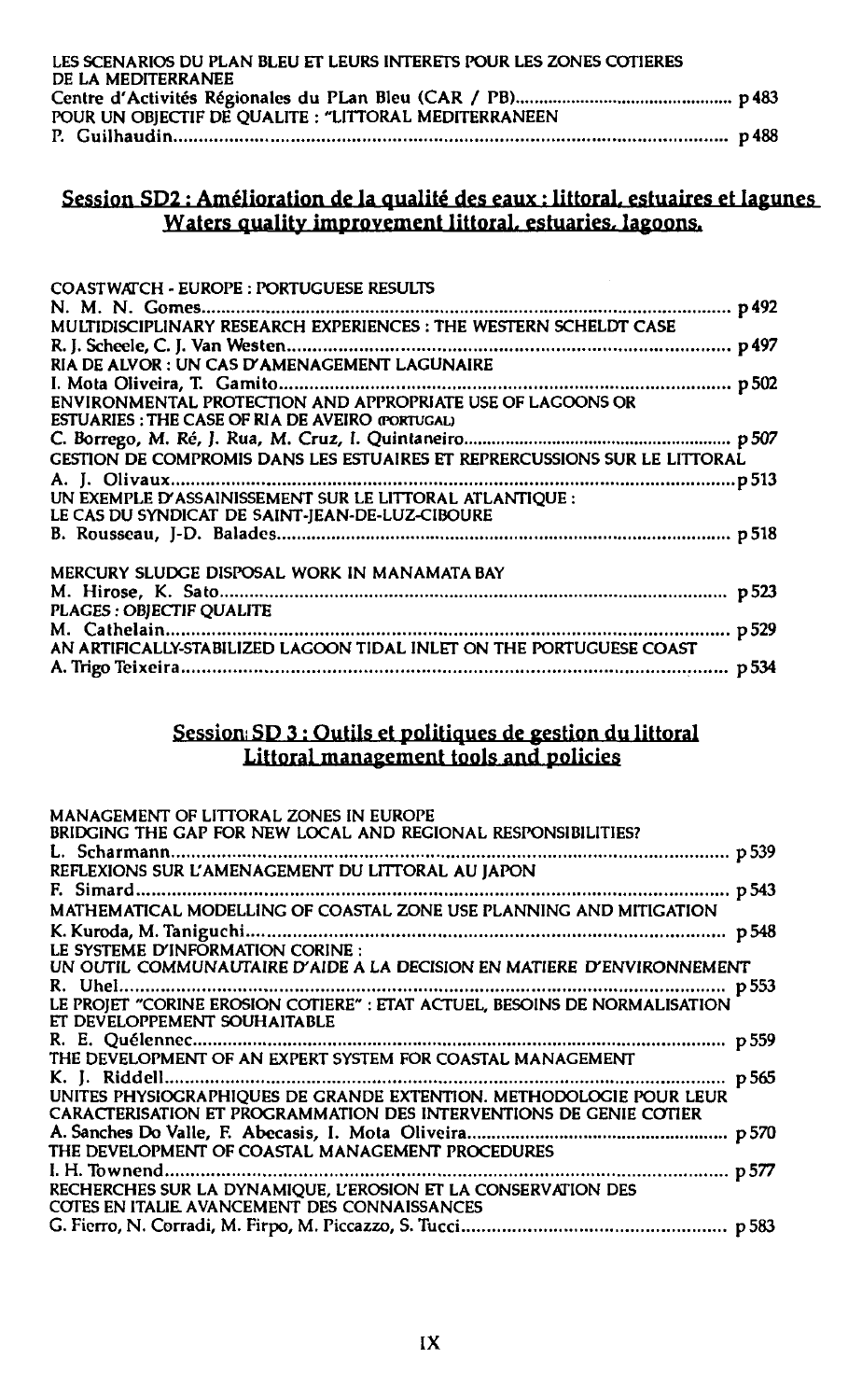| A G. I. S FOR THE COAST EXPERIENCES FROM SCHLESWIG-HOLSTEIN (WEST GERMANY) |  |
|----------------------------------------------------------------------------|--|
|                                                                            |  |
| LES POLITIOUES MUNICIPALES ET LA GESTION DU LITTORAL.                      |  |
| L'EXEMPLE DE COMBRIT - ILE TUDY GINISTERE SUDI                             |  |
|                                                                            |  |

## Session SD 4 ; Outils et politiques de gestion du littoral Littoral management tools and policies

| MANAGEMENT AND PROTECTION OF THE COAST : THE SPANISH SHORES ACT, 1988 |                  |
|-----------------------------------------------------------------------|------------------|
|                                                                       |                  |
|                                                                       |                  |
| DES PLANS D'OCCUPATION DES SOLS DES COMMUNES LITTORALES :             |                  |
| L'EXEMPLE DE SETE GIERAULD                                            |                  |
|                                                                       |                  |
|                                                                       |                  |
| OF THE FRG                                                            |                  |
|                                                                       |                  |
|                                                                       |                  |
|                                                                       |                  |
|                                                                       |                  |
| PROTECTION AND SUSTAINABLE DEVELOPMENT                                |                  |
|                                                                       | p <sub>626</sub> |
|                                                                       |                  |
| COASTAL ISSUES IN THE NETHERLANDS                                     |                  |
|                                                                       |                  |
| DEFENCE DE LA COTE OU PROTECTION DE L'ESPACE LITTORAL :               |                  |
| PEUT-ON PARLER D'UNE POLITIQUE FRANCAISE?                             |                  |
|                                                                       |                  |
| COASTAL AND MARINE MANAGEMENT IN SWEDEN                               |                  |
|                                                                       |                  |
|                                                                       |                  |
|                                                                       |                  |
| RESEARCH AND COASTAL MANAGEMENT                                       |                  |
|                                                                       |                  |
|                                                                       |                  |

## Session SD5: Protection cotiere : techniques et ouvrages Coastal protection: techniques and works

| LES AMENAGEMENTS DU LITTORAL FRANCAIS : BILAN - PHILOSOPHIE - FUTUR |  |
|---------------------------------------------------------------------|--|
|                                                                     |  |
| POSEIDON: AN INNOVATIVE KNOWLEDGE BASED PROTOTYPE FOR THE           |  |
| PRE-DESIGN OF SHORELINE STABILISATION SYSTEMS                       |  |
|                                                                     |  |
| LES RECONSTITUTIONS DE PLAGES : UNE TECHNIQUE DOUCE D'AMENAGEMENT   |  |
| DU LITTORAL. UN EXEMPLE SUR LE LITTORAL ATLANTIQUE FRANCAIS :       |  |
| <b>CHATELAILLON-PLAGE</b>                                           |  |
|                                                                     |  |
| ASPECTS THEORIOUES ET PROBLEMES DE RECHERCHE CONCERNANT             |  |
| <b>LES RECIFS ARTIFICIELS</b>                                       |  |
|                                                                     |  |
| DEVELOPMENT OF A LOW-COAST SYSTEM FOR NON - DISFIGURING             |  |
| LARGE SCALE COASTAL PROTECTION                                      |  |
|                                                                     |  |